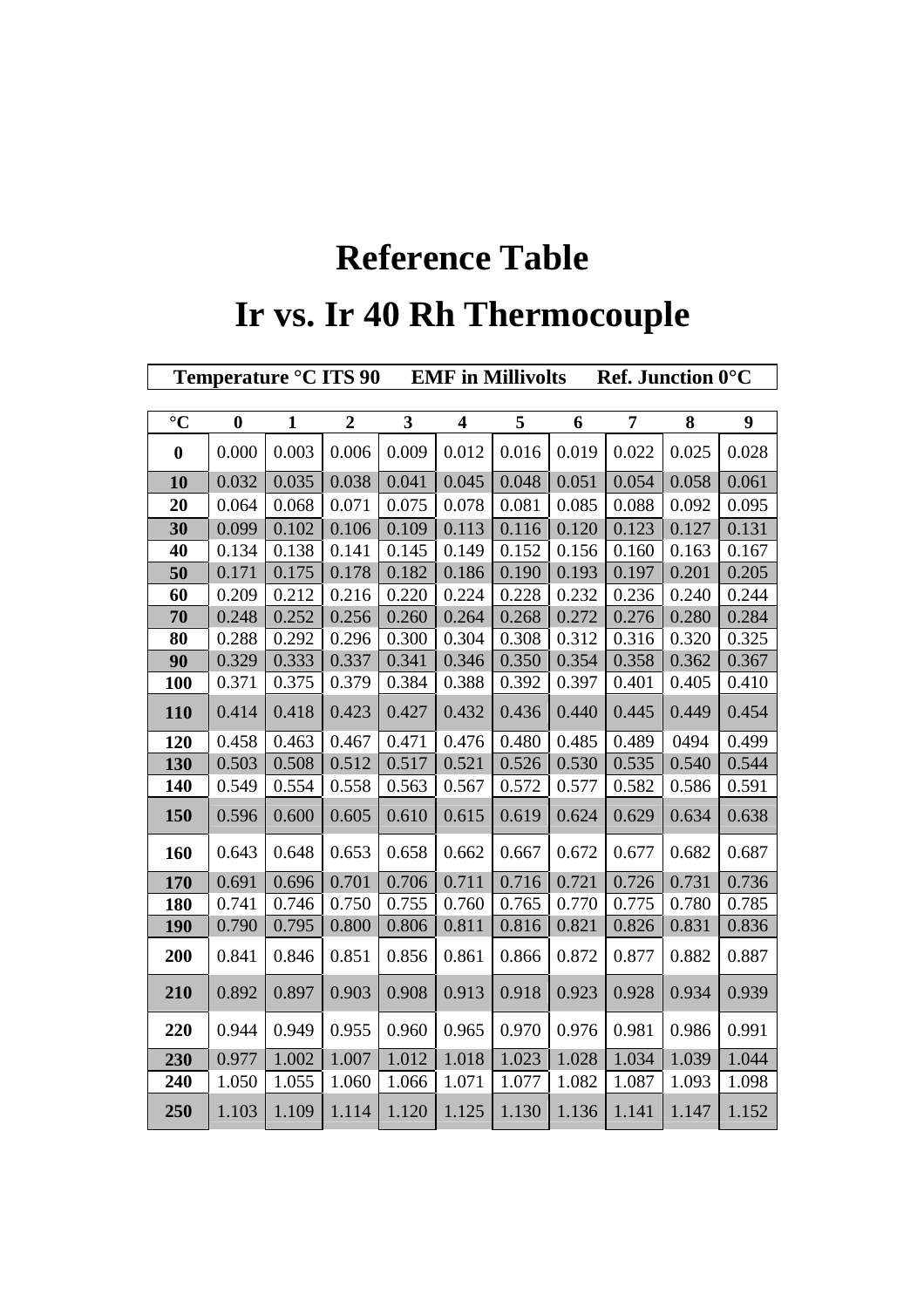| 260 | 1.158 | 1.163 | 1.169 | 1.174 | 1.180 | 1.185 | 1.190 | 1.196 | 1.201 | 1.207 |
|-----|-------|-------|-------|-------|-------|-------|-------|-------|-------|-------|
| 270 | 1.212 | 1.218 | 1.223 | 1.229 | 1.234 | 1.240 | 1.246 | 1.251 | 1.257 | 1.262 |
| 280 | 1.268 | 1.273 | 1.279 | 1.284 | 1.290 | 1.296 | 1.301 | 1.307 | 1.312 | 1.318 |
| 290 | 1.323 | 1.329 | 1.335 | 1.340 | 1.346 | 1.351 | 1.357 | 1.363 | 1.368 | 1.374 |
| 300 | 1.380 | 1.385 | 1.391 | 1.397 | 1.402 | 1.408 | 1.414 | 1.419 | 1.425 | 1.431 |
| 310 | 1.436 | 1.442 | 1.448 | 1.453 | 1.459 | 1.465 | 1.470 | 1.476 | 1.482 | 1.488 |
| 320 | 1.493 | 1.499 | 1.505 | 1.510 | 1.516 | 1.522 | 1.528 | 1.533 | 1.539 | 1.545 |
| 330 | 1.551 | 1.556 | 1.562 | 1.568 | 1.574 | 1.579 | 1.585 | 1.591 | 1.597 | 1.603 |
| 340 | 1.608 | 1.614 | 1.620 | 1.626 | 1.631 | 1.637 | 1.643 | 1.649 | 1.655 | 1.661 |
| 350 | 1.666 | 1.672 | 1.678 | 1.684 | 1.690 | 1.695 | 1.701 | 1.707 | 1.713 | 1.719 |
| 360 | 1.725 | 1.731 | 1.736 | 1.742 | 1.748 | 1.754 | 1.760 | 1.766 | 1.772 | 1.777 |
| 370 | 1.783 | 1.789 | 1.795 | 1.801 | 1.807 | 1.813 | 1.819 | 1.824 | 1.830 | 1.836 |
| 380 | 1.842 | 1.848 | 1.854 | 1.860 | 1.866 | 1.872 | 1.878 | 1.883 | 1.889 | 1.895 |
| 390 | 1.901 | 1.907 | 1.913 | 1.919 | 1.925 | 1.931 | 1.937 | 1.943 | 1.949 | 1.955 |
| 400 | 1.961 | 1.966 | 1.972 | 1.978 | 1.984 | 1.990 | 1.996 | 2.002 | 2.008 | 2.014 |
| 410 | 2.020 | 2.026 | 2.032 | 2.038 | 2.044 | 2.050 | 2.056 | 2.062 | 2.068 | 2.074 |
| 420 | 2.080 | 2.086 | 2.092 | 2.098 | 2.104 | 2.110 | 2.116 | 2.122 | 2.128 | 2.134 |
| 430 | 2.140 | 2.146 | 2.152 | 2.158 | 2.164 | 2.170 | 2.176 | 2.182 | 2.188 | 2.194 |
| 440 | 2.200 | 2.206 | 2.212 | 2.218 | 2.224 | 2.230 | 2.236 | 2.242 | 2.248 | 2.254 |
| 450 | 2.260 | 2.266 | 2.272 | 2.278 | 2.284 | 2.290 | 2.296 | 2.302 | 2.308 | 2.314 |
| 460 | 2.320 | 2.326 | 2.332 | 2.338 | 2.344 | 2.350 | 2.356 | 2.362 | 2.368 | 2.374 |
| 470 | 2.380 | 2.386 | 2.392 | 2.399 | 2.405 | 2.411 | 2.417 | 2.423 | 2.429 | 2.435 |
| 480 | 2.441 | 2.447 | 2.453 | 2.459 | 2.465 | 2.471 | 2.477 | 2.483 | 2.489 | 2.495 |
| 490 | 2.502 | 2.508 | 2.514 | 2.520 | 2.526 | 2.532 | 2.538 | 2.544 | 2.550 | 2.556 |
| 500 | 2.562 | 2.568 | 2.574 | 2.580 | 2.587 | 2.593 | 2.599 | 2.605 | 2.611 | 2.617 |
| 510 | 2.623 | 2.629 | 2.635 | 2.641 | 2.647 | 2.653 | 2.660 | 2.666 | 2.672 | 2.678 |
| 520 | 2.684 | 2.690 | 2.696 | 2.702 | 2.708 | 2.714 | 2.720 | 2.727 | 2.733 | 2.739 |
| 530 | 2.745 | 2.751 | 2.757 | 2.763 | 2.769 | 2.775 | 2.781 | 2.788 | 2.794 | 2.800 |
| 540 | 2.806 | 2.812 | 2.818 | 2.824 | 2.830 | 2.836 | 2.842 | 2.849 | 2.855 | 2.861 |
| 550 | 2.867 | 2.873 | 2.879 | 2.885 | 2.891 | 2.897 | 2.904 | 2.910 | 2.916 | 2.922 |
| 560 | 2.928 | 2.934 | 2.940 | 2.946 | 2.952 | 2.959 | 2.965 | 2.971 | 2.977 | 2.983 |
| 570 | 2.989 | 2.995 | 3.001 | 3.007 | 3.014 | 3.020 | 3.026 | 3.032 | 3.038 | 3.044 |
| 580 | 3.050 | 3.056 | 3.062 | 3.069 | 3.075 | 3.081 | 3.087 | 3.093 | 3.099 | 3.105 |
| 590 | 3.111 | 3.117 | 3.123 | 3.130 | 3.136 | 3.142 | 3.148 | 3.154 | 3.160 | 3.166 |
| 600 | 3.172 | 3.178 | 3.184 | 3.191 | 3.197 | 3.203 | 3.209 | 3.215 | 3.221 | 3.227 |
| 610 | 3.233 | 3.239 | 3.245 | 3.251 | 3.257 | 3.264 | 3.270 | 3.276 | 3.282 | 3.288 |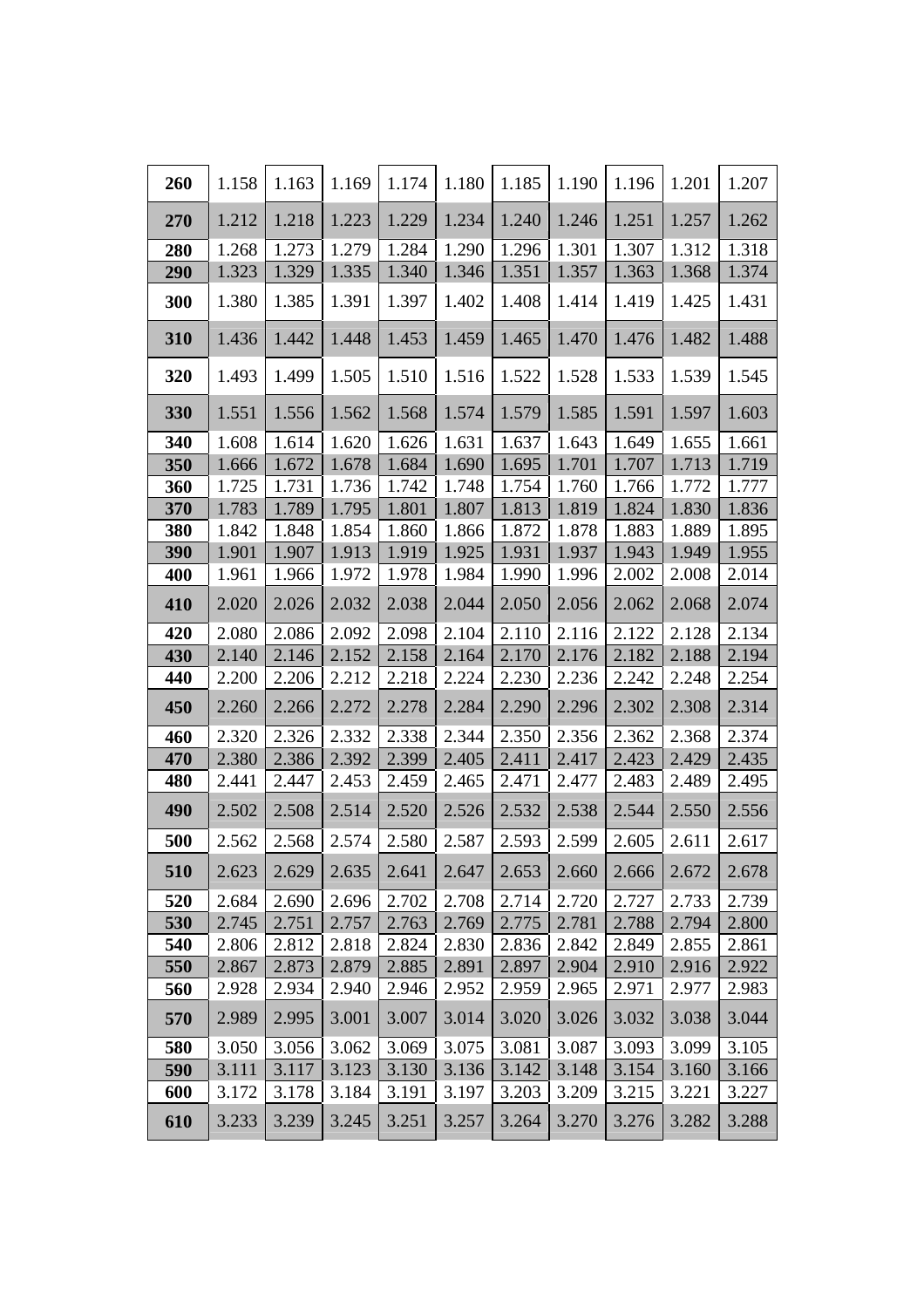| 620 | 3.294 | 3.300 | 3.306 | 3.312               | 3.318 | 3.324       | 3.330 | 3.336       | 3.342 | 3.348 |
|-----|-------|-------|-------|---------------------|-------|-------------|-------|-------------|-------|-------|
| 630 | 3.354 | 3.360 | 3.366 | 3.372               | 3.378 | 3.384       | 3.390 | 3.396       | 3.402 | 3.408 |
| 640 | 3.414 | 3.420 | 3.426 | 3.432               | 3.438 | 3.444       | 3.450 | 3.456       | 3.462 | 3.468 |
| 650 | 3.474 | 3.481 | 3.487 | 3.493               | 3.499 | 3.505       | 3.511 | 3.517       | 3.523 | 3.528 |
| 660 | 3.534 | 3.540 | 3.546 | 3.552               | 3.558 | 3.564       | 3.570 | 3.576       | 3.582 | 3.588 |
| 670 | 3.594 | 3.600 | 3.606 | 3.612               | 3.618 | 3.624       | 3.630 | 3.636       | 3.642 | 3.648 |
| 680 | 3.654 | 3.660 | 3.666 | 3.672               | 3.678 | 3.684       | 3.90  | 3.696       | 3.702 | 3.708 |
| 690 | 3.714 | 3.720 | 3.726 | 3.732               | 3.738 | 3.744       | 3.750 | 3.756       | 3.761 | 3.767 |
| 700 | 3.773 | 3.779 | 3.785 | 3.791               | 3.797 | 3.803       | 3.809 | 3.815       | 3.821 | 3.827 |
| 710 | 3.833 | 3.839 | 3.845 | 3.851               | 3.857 | 3.862       | 3.868 | 3.874       | 3.880 | 3.886 |
| 720 | 3.892 | 3.898 | 3.904 | 3.910               | 3.916 | 3.922       | 3.928 | 3.933       | 3.939 | 3.945 |
| 730 | 3.951 | 3.957 | 3.963 | 3.969               | 3.975 | 3.981       | 3.987 | 3.993       | 3.998 | 4.004 |
| 740 | 4.010 | 4.016 | 4.022 | 4.028               | 4.034 | 4.040       | 4.046 | 4.051       | 4.057 | 4.063 |
| 750 | 4.069 | 4.075 | 4.081 | 4.087               | 4.093 | 4.098       | 4.104 | 4.110       | 4.116 | 4.122 |
| 760 | 4.128 | 4.134 | 4.140 | 4.145               | 4.151 | 4.157       | 4.163 | 4.169       | 4.175 | 4.181 |
| 770 | 4.186 | 4.192 | 4.198 | 4.204               | 4.210 | 4.216       | 4.221 | 4.227       | 4.233 | 4.239 |
| 780 | 4.245 | 4.251 | 4.257 | 4.262               | 4.268 | 4.274       | 4.280 | 4.286       | 4.291 | 4.297 |
| 790 | 4.303 | 4.309 | 4.315 | 4.321               | 4.326 | 4.332       | 4.338 | 4.344       | 4.350 | 4.355 |
| 800 | 4.361 | 4.367 | 4.373 | 4.379               | 4.384 | 4.390       | 4.396 | 4.402       | 4.408 | 4.413 |
| 810 | 4.419 | 4.425 | 4.431 | 4.437               | 4.442 | 4.448       | 4.454 | 4.460       | 4.465 | 4.471 |
| 820 | 4.477 | 4.483 | 4.489 | 4.494               | 4.500 | 4.506       | 4.512 | 4.517       | 4.523 | 4.529 |
| 830 | 4.535 | 4.540 | 4.546 | 4.552               | 4.558 | 4.563       | 4.569 | 4.575       | 4.581 | 4.586 |
| 840 | 4.592 | 4.598 | 4.604 | 4.609               | 4.615 | 4.621       | 4.627 | 4.632       | 4.638 | 4.644 |
| 850 | 4.649 | 4.655 | 4.661 | 4.667               | 4.672 | 4.678       | 4.684 | 4.689       | 4.695 | 4.701 |
| 860 | 4.707 | 4.712 | 4.718 | 4.724               | 4.729 | 4.735       | 4.741 | 4.746       | 4.752 | 4.758 |
| 870 | 4.764 | 4.769 | 4.775 | 4.781               | 4.786 | 4.792       | 4.798 | 4.803       | 4.809 | 4.815 |
| 880 | 4.820 | 4.826 | 4.832 | 4.837               | 4.843 | 4.849       | 4.854 | 4.860       | 4.866 | 4.871 |
| 890 | 4.877 | 4.883 |       | $4.888$ 4.894 4.900 |       | 4.905 4.911 |       | 4.917 4.922 |       | 4.928 |
| 900 | 4.933 | 4.939 | 4.945 | 4.950               | 4.956 | 4.962       | 4.967 | 4.973       | 4.979 | 4.984 |
| 910 | 4.990 | 4.995 | 5.001 | 5.007               | 5.012 | 5.018       | 5.024 | 5.029       | 5.035 | 5.040 |
| 920 | 5.046 | 5.052 | 5.057 | 5.063               | 5.068 | 5.074       | 5.080 | 5.085       | 5.091 | 5.096 |
| 930 | 5.102 | 5.108 | 5.113 | 5.119               | 5.124 | 5.130       | 5.135 | 5.141       | 5.147 | 5.152 |
| 940 | 5.158 | 5.163 | 5.169 | 5.174               | 5.180 | 5.186       | 5.191 | 5.197       | 5.202 | 5.208 |
| 950 | 5.213 | 5.219 | 5.224 | 5.230               | 5.236 | 5.241       | 5.247 | 5.252       | 5.258 | 5.263 |
| 960 | 5.269 | 5.274 | 5.280 | 5.285               | 5.291 | 5.297       | 5.302 | 5.308       | 5.313 | 5.319 |
| 970 | 5.324 | 5.330 | 5.335 | 5.341               | 5.346 | 5.352       | 5.357 | 5.363       | 5.368 | 5.374 |
| 980 | 5.379 | 5.385 | 5.390 | 5.396               | 5.401 | 5.407       | 5.412 | 5.418       | 5.423 | 5.429 |
| 990 | 5.434 | 5.440 | 5.445 | 5.451               | 5.456 | 5.462       | 5.467 | 5.473       | 5.478 | 5.484 |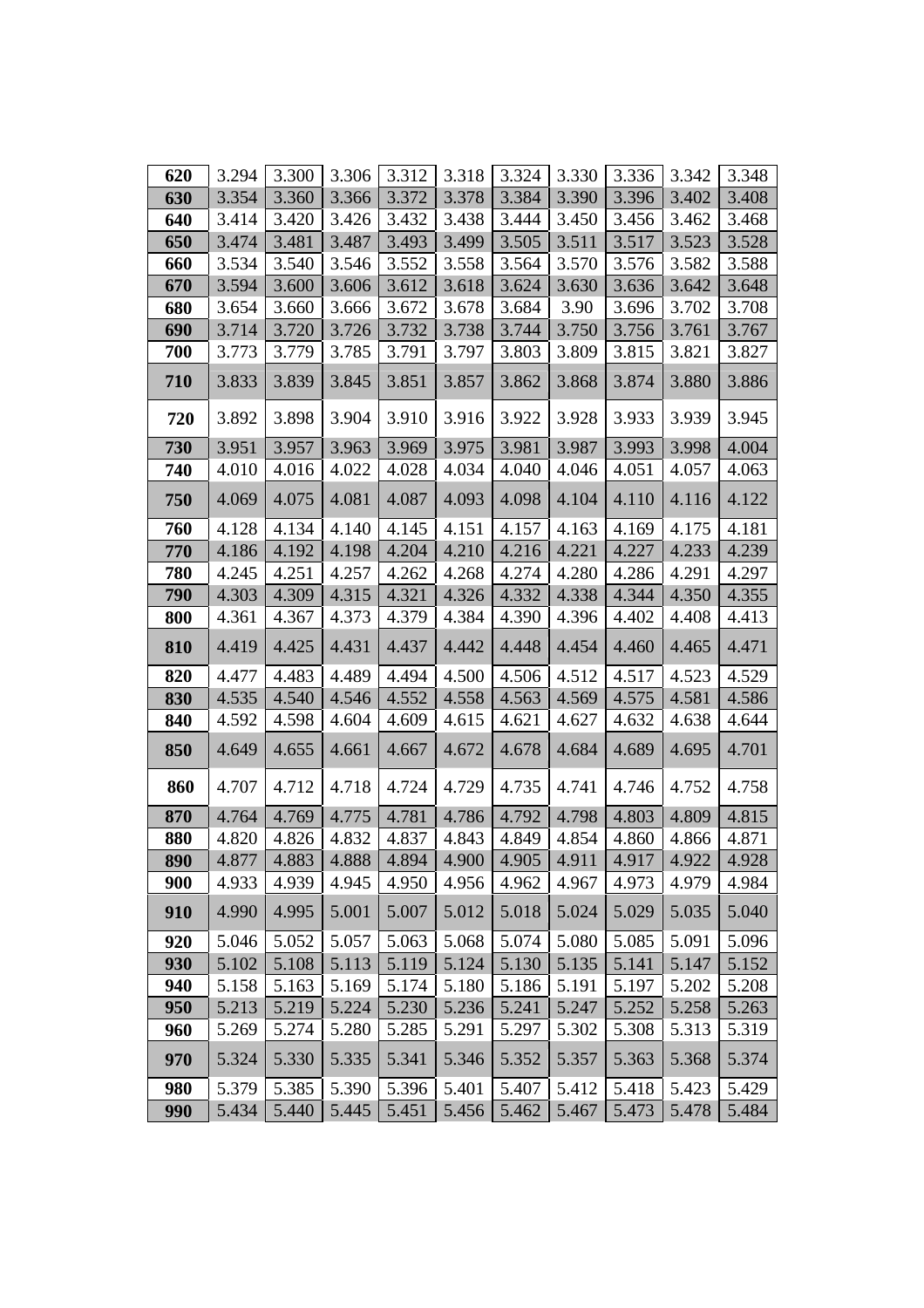| 1000        | 5.489 | 5.495 | 5.500 | 5.506 | 5.511 | 5.516 | 5.522 | 5.527 | 5.533 | 5.538 |
|-------------|-------|-------|-------|-------|-------|-------|-------|-------|-------|-------|
| 1010        | 5.544 | 5.549 | 5.555 | 5.560 | 5.566 | 5.571 | 5.577 | 5.582 | 5.587 | 5.593 |
| 1020        | 5.598 | 5.604 | 5.609 | 5.615 | 5.620 | 5.626 | 5.631 | 5.636 | 5.642 | 5.647 |
| 1030        | 5.653 | 5.658 | 5.664 | 5.669 | 5.674 | 5.680 | 5.685 | 5.691 | 5.696 | 5.701 |
| 1040        | 5.707 | 5.712 | 5.718 | 5.723 | 5.729 | 5.734 | 5.739 | 5.745 | 5.750 | 5.756 |
| 1050        | 5.761 | 5.766 | 5.772 | 5.777 | 5.783 | 5.788 | 5.793 | 5.799 | 5.804 | 5.809 |
| 1060        | 5.815 | 5.820 | 5.826 | 5.831 | 5.836 | 5.842 | 5.847 | 5.852 | 5.858 | 5.863 |
| 1070        | 5.869 | 5.874 | 5.879 | 5.885 | 5.890 | 5.895 | 5.901 | 5.906 | 5.911 | 5.917 |
| 1080        | 5.922 | 5.928 | 5.933 | 5.938 | 5.944 | 5.949 | 5.954 | 5.960 | 5.965 | 5.970 |
| 1090        | 5.976 | 5.981 | 5.986 | 5.992 | 5.997 | 6.002 | 6.008 | 6.013 | 6.018 | 6.024 |
| 1100        | 6.029 | 6.034 | 6.040 | 6.045 | 6.050 | 6.056 | 6.061 | 6.066 | 6.072 | 6.077 |
| <b>1110</b> | 6.082 | 6.088 | 6.093 | 6.098 | 6.103 | 6.109 | 6.114 | 6.119 | 6.125 | 6.130 |
| 1120        | 6.135 | 6.141 | 6.146 | 6.151 | 6.156 | 6.162 | 6.167 | 6.172 | 6.178 | 6.183 |
| 1130        | 6.188 | 6.193 | 6.199 | 6.204 | 6.209 | 6.215 | 6.220 | 6.225 | 6.230 | 6.236 |
| 1140        | 6.241 | 6.246 | 6.252 | 6.257 | 6.262 | 6.267 | 6.273 | 6.278 | 6.283 | 6.288 |
| 1150        | 6.294 | 6.299 | 6.304 | 6.309 | 6.315 | 6.320 | 6.325 | 6.330 | 6.336 | 6.341 |
| 1160        | 6.346 | 6.351 | 6.357 | 6.362 | 6.367 | 6.372 | 6.378 | 6.383 | 6.388 | 6.393 |
| 1170        | 6.399 | 6.404 | 6.409 | 6.414 | 6.420 | 6.425 | 6.430 | 6.435 | 6.441 | 6.446 |
| <b>1180</b> | 6.451 | 6.456 | 6.461 | 6.467 | 6.472 | 6.477 | 6.482 | 6.488 | 6.493 | 6.498 |
| 1190        | 6.503 | 6.508 | 6.515 | 6.519 | 6.524 | 6.529 | 6.535 | 6.540 | 6.545 | 6.550 |
| 1200        | 6.555 | 6.561 | 6.566 | 6.571 | 6.576 | 6.581 | 6.587 | 6.592 | 6.597 | 6.602 |
| 1210        | 6.607 | 6.613 | 6.618 | 6.623 | 6.628 | 6.633 | 6.639 | 6.644 | 6.649 | 6.654 |
| 1220        | 6.659 | 6.664 | 6.670 | 6.675 | 6.680 | 6.685 | 6.690 | 6.696 | 6.701 | 6.706 |
| 1230        | 6.711 | 6.716 | 6.721 | 6.727 | 6.732 | 6.737 | 6.742 | 6.747 | 6.752 | 6.758 |
| 1240        | 6.763 | 6.768 | 6.773 | 6.778 | 6.783 | 6.789 | 6.794 | 6.799 | 6.804 | 6.809 |
| 1250        | 6.814 | 6.820 | 6.825 | 6.830 | 6.835 | 6.840 | 6.845 | 6.851 | 6.856 | 6.861 |
| 1260        | 6.866 | 6.871 | 6.876 | 6.881 | 6.887 | 6.892 | 6.897 | 6.902 | 6.907 | 6.912 |
| 1270        | 6.918 | 6.923 | 6.928 | 6.933 | 6.938 | 6.943 | 6.948 | 6.953 | 6.959 | 6.964 |
| 1280        | 6.969 | 6.974 | 6.070 | 6.984 | 6.989 | 6.995 | 7.000 | 7.005 | 7.010 | 7.015 |
| 1290        | 7.020 | 7.025 | 7.030 | 7.036 | 7.041 | 7.046 | 7.051 | 7.056 | 7.061 | 7.066 |
| 1300        | 7.072 | 7.077 | 7.082 | 7.087 | 7.092 | 7.097 | 7.102 | 7.107 | 7.112 | 7.118 |
| 1310        | 7.123 | 7.128 | 7.133 | 7.138 | 7.143 | 7.148 | 7.153 | 7.159 | 7.164 | 7.169 |
| 1320        | 7.174 | 7.179 | 7.184 | 7.189 | 7.194 | 7.199 | 7.205 | 7.210 | 7.215 | 7.220 |
| 1330        | 7.225 | 7.230 | 7.235 | 7.240 | 7.245 | 7.250 | 7.256 | 7.261 | 7.266 | 7.271 |
| 1340        | 7.276 | 7.281 | 7.286 | 7.291 | 7.296 | 7.302 | 7.307 | 7.312 | 7.317 | 7.322 |
| 1350        | 7.327 | 7.332 | 7.337 | 7.342 | 7.347 | 7.352 | 7.358 | 7.363 | 7.368 | 7.373 |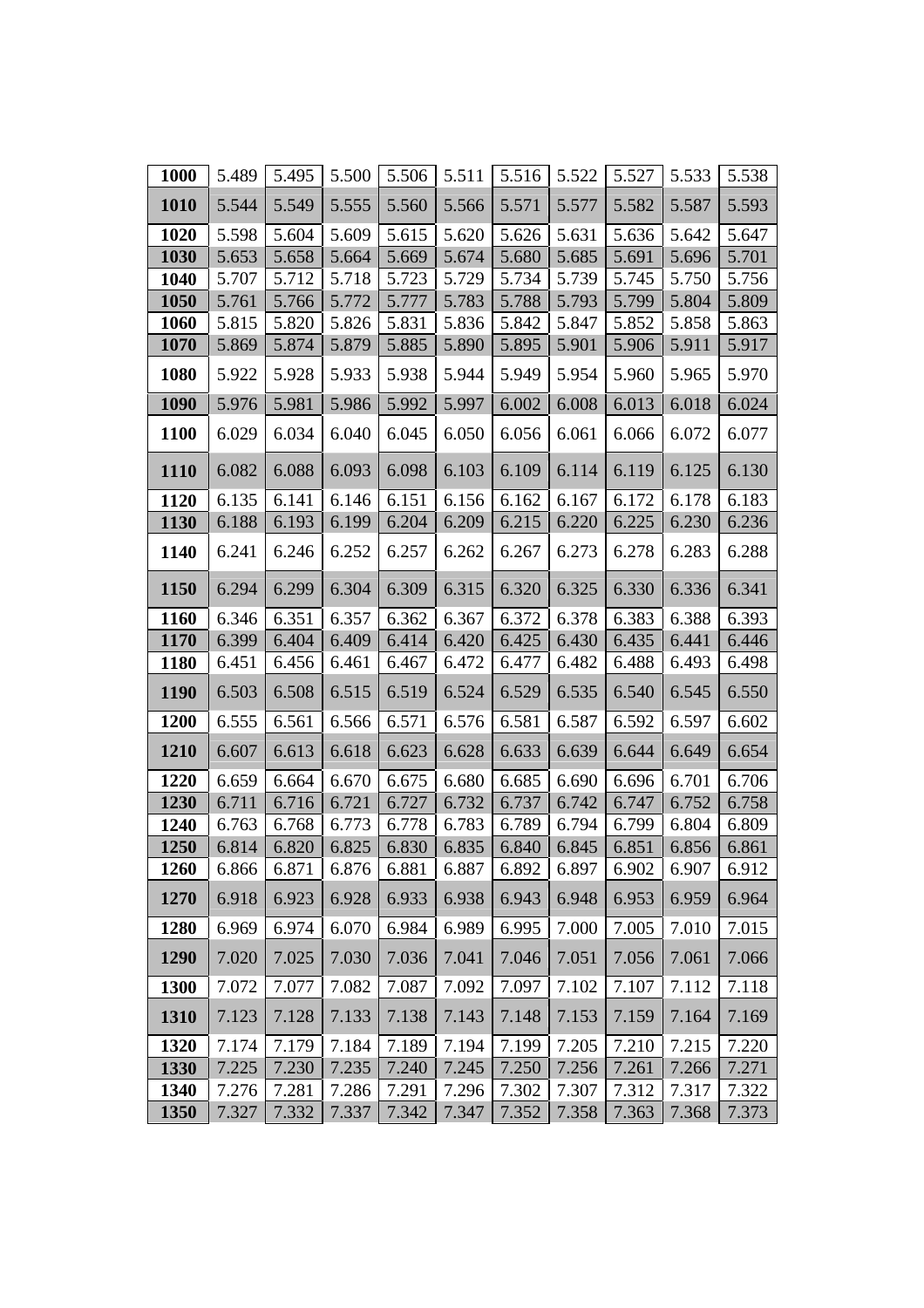| 1360        | 7.378 | 7.383 | 7.388 | 7.393 | 7.398 | 7.403 | 7.409 | 7.414 | 7.419 | 7.424 |
|-------------|-------|-------|-------|-------|-------|-------|-------|-------|-------|-------|
| 1370        | 7.429 | 7.434 | 7.439 | 7.444 | 7.449 | 7.454 | 7.459 | 7.465 | 7.470 | 7.475 |
| 1380        | 7.480 | 7.485 | 7.490 | 7.495 | 7.500 | 7.505 | 7.510 | 7.515 | 7.520 | 7.526 |
| 1390        | 7.531 | 7.536 | 7.541 | 7.546 | 7.551 | 7.556 | 7.561 | 7.566 | 7.571 | 7.576 |
| 1400        | 7.581 | 7.587 | 7.592 | 7.597 | 7.602 | 7.607 | 7.612 | 7.617 | 7.622 | 7.627 |
| 1410        | 7.632 | 7.637 | 7.642 | 7.648 | 7.653 | 7.658 | 7.663 | 7.668 | 7.673 | 7.678 |
| 1420        | 7.683 | 7.688 | 7.693 | 7.698 | 7.703 | 7.709 | 7.714 | 7.719 | 7.724 | 7.729 |
| 1430        | 7.734 | 7.739 | 7.744 | 7.749 | 7.754 | 7.759 | 7.764 | 7.769 | 7.775 | 7.780 |
| 1440        | 7.785 | 7.790 | 7.795 | 7.800 | 7.805 | 7.810 | 7.815 | 7.820 | 7.825 | 7.830 |
| 1450        | 7.835 | 7.841 | 7.846 | 7.851 | 7.856 | 7.861 | 7.866 | 7.871 | 7.876 | 7.881 |
| 1460        | 7.886 | 7.891 | 7.896 | 7.902 | 7.907 | 7.912 | 7.917 | 7.922 | 7.927 | 7.932 |
| 1470        | 7.937 | 7.942 | 7.947 | 7.952 | 7.957 | 7.963 | 7.968 | 7.973 | 7.978 | 7.983 |
| 1480        | 7.988 | 7.993 | 7.998 | 8.003 | 8.008 | 8.013 | 8.018 | 8.023 | 8.029 | 8.034 |
| 1490        | 8.039 | 8.044 | 8.049 | 8.054 | 8.059 | 8.064 | 8.069 | 8.074 | 8.079 | 8.085 |
| 1500        | 8.090 | 8.095 | 8.100 | 8.105 | 8.110 | 8.115 | 8.120 | 8.125 | 8.130 | 8.135 |
| 1510        | 8.140 | 8.146 | 8.151 | 8.156 | 8.161 | 8.166 | 8.171 | 8.176 | 8.181 | 8.186 |
| 1520        | 8.191 | 8.196 | 8.202 | 8.207 | 8.212 | 8.217 | 8.222 | 8.227 | 8.232 | 8.237 |
| 1530        | 8.242 | 8.247 | 8.253 | 8.258 | 8.263 | 8.268 | 8.273 | 8.278 | 8.283 | 8.288 |
| 1540        | 8.293 | 8.298 | 8.304 | 8.309 | 8.314 | 8.319 | 8.324 | 8.329 | 8.334 | 8.339 |
| 1550        | 8.344 | 8.349 | 8.355 | 8.360 | 8.365 | 8.370 | 8.375 | 8.380 | 8.385 | 8.390 |
| 1560        | 8.395 | 8.401 | 8.406 | 8.411 | 8.416 | 8.421 | 8.426 | 8.431 | 8.436 | 8.441 |
| 1570        | 8.447 | 8.452 | 8.457 | 8.462 | 8.467 | 8.472 | 8.477 | 8.482 | 8.487 | 8.493 |
| 1580        | 8.498 | 8.503 | 8.508 | 8.513 | 8.518 | 8.523 | 8.528 | 8.534 | 8.539 | 8.544 |
| 1590        | 8.549 | 8.554 | 8.559 | 8.564 | 8.569 | 8.575 | 8.580 | 8.585 | 8.590 | 8.595 |
| 1600        | 8.600 | 8.605 | 8.610 | 8.616 | 8.621 | 8.626 | 8.631 | 8.636 | 8.641 | 8.646 |
| <b>1610</b> | 8.652 | 8.657 | 8.662 | 8.667 | 8.672 | 8.677 | 8.682 | 6.688 | 8.693 | 8.698 |
| 1620        | 8.703 | 8.708 | 8.713 | 8.718 | 8.724 | 8.729 | 8.734 | 8.739 | 8.744 | 8.749 |
| 1630        | 8.754 | 8.760 | 8.765 | 8.770 | 8.775 | 8.780 | 8.785 | 8.791 | 8.796 | 8.801 |
| 1640        | 8.806 | 8.811 | 8.816 | 8.822 | 8.827 | 8.832 | 8.837 | 8.842 | 8.847 | 8.853 |
| 1650        | 8.858 | 8.863 | 8.868 | 8.873 | 8.878 | 8.884 | 8.889 | 8.894 | 8.899 | 8.904 |
| 1660        | 8.909 | 8.915 | 8.920 | 8.925 | 8.930 | 8.935 | 8.941 | 8.946 | 8.951 | 8.956 |
| 1670        | 8.961 | 8.967 | 8.972 | 8.977 | 8.982 | 8.987 | 8.992 | 8.998 | 9.003 | 9.008 |
| 1680        | 9.013 | 9.018 | 9.024 | 9.029 | 9.034 | 9.039 | 9.044 | 9.050 | 9.055 | 9.060 |
| 1690        | 9.065 | 9.070 | 9.076 | 9.081 | 9.086 | 9.091 | 9.097 | 9.102 | 9.107 | 9.112 |
| 1700        | 9.117 | 9.123 | 9.128 | 9.133 | 9.138 | 9.143 | 9.149 | 9.154 | 9.159 | 9.164 |
| 1710        | 9.170 | 9.175 | 9.180 | 9.185 | 9.191 | 9.196 | 9.201 | 9.206 | 9.211 | 9.217 |
| 1720        | 9.222 | 9.227 | 9.232 | 9.238 | 9.243 | 9.248 | 9.253 | 9.259 | 9.264 | 9.269 |
| 1730        | 9.274 | 9.280 | 9.285 | 9.290 | 9.295 | 9.301 | 9.306 | 9.311 | 9.316 | 9.322 |
| 1740        | 9.327 | 9.332 | 9.337 | 9.343 | 9.348 | 9.353 | 9.358 | 9.364 | 9.369 | 9.374 |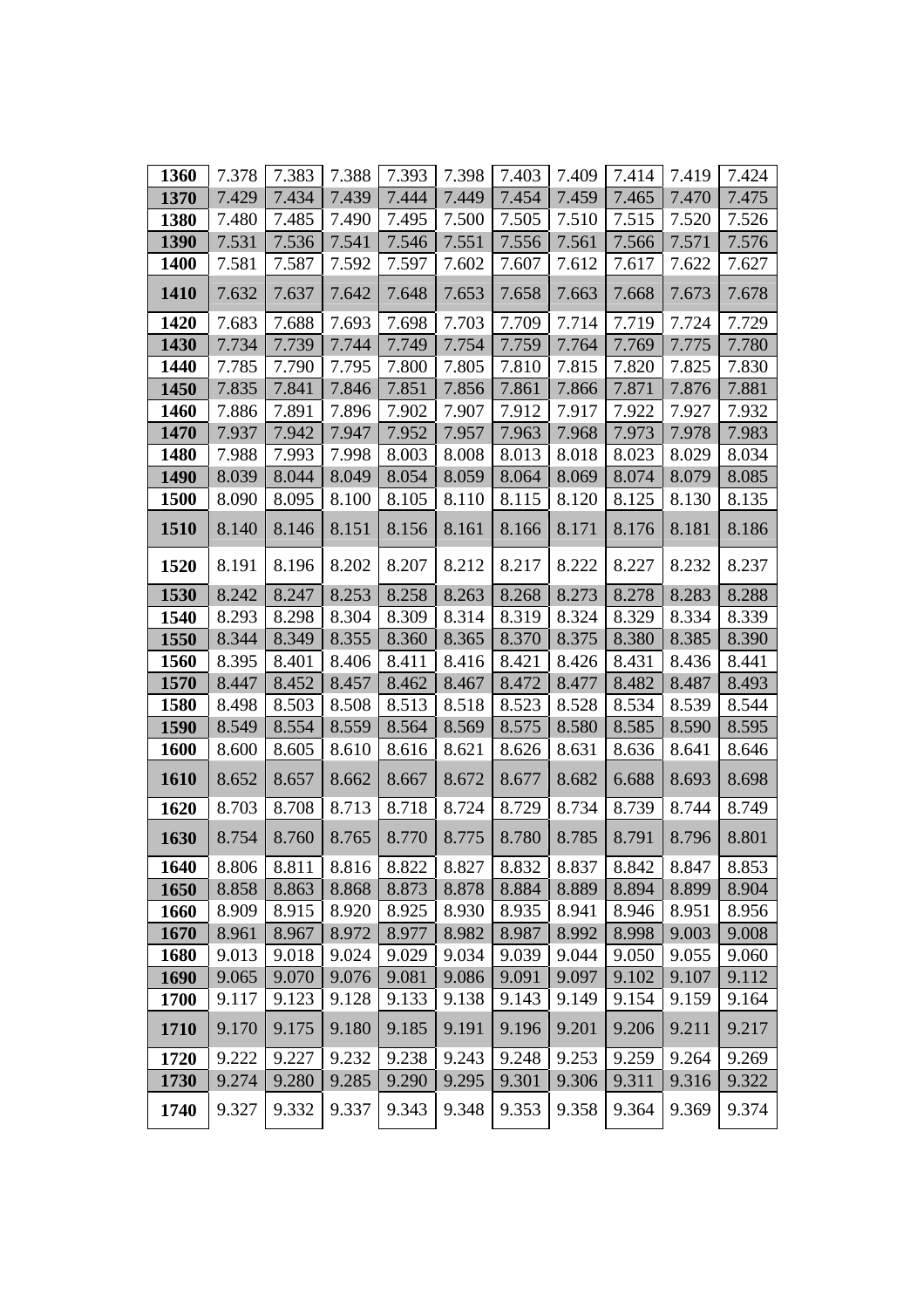| 1750         | 9.380         | 9.385                          | 9.390  | 3.395                                                                                                                                              | 9.401 | 9.406  | 9.411 | 9.416                       | 9.422 | 9.427                                                                 |
|--------------|---------------|--------------------------------|--------|----------------------------------------------------------------------------------------------------------------------------------------------------|-------|--------|-------|-----------------------------|-------|-----------------------------------------------------------------------|
| 1760         | 9.432         | 9.438                          | 9.443  | 9.448                                                                                                                                              | 9.453 | 9.459  | 9.464 | 9.469                       | 9.475 | 9.480                                                                 |
| 1770         | 9.485         | 9.490                          | 9.496  | 9.501                                                                                                                                              | 9.506 | 9.512  | 9.517 | 9.522                       | 9.528 | 9.533                                                                 |
| 1780         | 9.538         | 9.543                          | 9.549  | 9.554                                                                                                                                              | 9.559 | 9.565  | 9.570 | 9.575                       | 9.581 | 9.586                                                                 |
| 1790         | 9.591         | 9.597                          | 9.602  | 9.607                                                                                                                                              | 9.613 | 9.618  | 9.623 | 9.629                       | 9.634 | 9.639                                                                 |
| 1800         | 9.645         | 9.650                          | 9.655  | 9.661                                                                                                                                              | 9.666 | 9.671  | 9.677 | 9.682                       | 9.687 | 9.693                                                                 |
| 1810         | 9.698         | 9.703                          | 9.709  | 9.714                                                                                                                                              | 9.179 | 9.725  | 9.730 | 9.735                       | 9.741 | 9.746                                                                 |
| 1820         | 9.751         | 9.757                          | 9.762  | 9.768                                                                                                                                              | 9.773 | 9.778  | 9.784 | 9.789                       | 9.794 | 9.800                                                                 |
| 1830         | 9.805         | 9.810                          | 9.816  | 9.821                                                                                                                                              | 9.827 | 9.832  | 9.837 | 9.843                       | 9.848 | 9.854                                                                 |
| 1840         | 9.859         | 9.864                          | 9.870  | 9.875                                                                                                                                              | 9.880 | 9.886  | 9.891 | 9.897                       | 9.902 | 9.907                                                                 |
| 1850         | 9.913         | 9.918                          | 9.924  | 9.929                                                                                                                                              | 9.934 | 9.940  | 9.945 | 9.951                       | 9.956 | 9.961                                                                 |
| 1860         | 9.967         | 9.972                          | 9.978  | 9.983                                                                                                                                              | 9.989 | 9.994  | 9.999 |                             |       | 10.005 10.010 10.016                                                  |
| 1870         | 10.021        | 10.027                         |        | 10.032 10.037 10.043 10.048 10.054 10.059 10.065 10.070                                                                                            |       |        |       |                             |       |                                                                       |
| 1880         | 10.075 10.081 |                                |        | 10.086 10.092 10.097 10.103 10.108 10.114 10.119 10.124                                                                                            |       |        |       |                             |       |                                                                       |
| 1890         |               | 10.130 10.135                  |        | 10.141 10.146 10.152 10.157 10.163 10.168 10.174 10.179                                                                                            |       |        |       |                             |       |                                                                       |
| <b>1900</b>  |               |                                |        | 10.185 10.190 10.195 10.201 10.206 10.212 10.217 10.223 10.228 10.234                                                                              |       |        |       |                             |       |                                                                       |
| 1910         |               | 10.239 10.245                  |        | 10.250 10.256 10.261                                                                                                                               |       | 10.267 |       | [10.272 10.278 10.283]      |       | 10.289                                                                |
| 1920         |               |                                |        | 10.294 10.300 10.305 10.311 10.316 10.322 10.327 10.333 10.338 10.344                                                                              |       |        |       |                             |       |                                                                       |
| 1930<br>1940 |               | 10.349 10.355<br>10.404 10.410 |        | 10.360 10.366 10.371 10.377 10.382 10.388 10.393<br>10.416 10.421 10.427                                                                           |       |        |       | 10.432 10.438 10.443 10.449 |       | 10.399<br>10.454                                                      |
|              |               |                                |        |                                                                                                                                                    |       |        |       |                             |       |                                                                       |
| 1950         |               | 10.460 10.465                  | 10.471 | 10.476 10.482                                                                                                                                      |       |        |       | 10.488 10.493 10.499 10.504 |       | 10.510                                                                |
| 1960         |               |                                |        | 10.515 10.521 10.526 10.532 10.538 10.543 10.549 10.554 10.560 10.565                                                                              |       |        |       |                             |       |                                                                       |
| 1970         | 10.571        | 10.577                         |        | 10.582 10.588 10.593 10.599 10.604 10.610 10.616 10.621                                                                                            |       |        |       |                             |       |                                                                       |
| 1980         | 10.627        | 10.632                         |        | 10.638 10.644 10.649 10.655 10.660 10.666 10.671                                                                                                   |       |        |       |                             |       | 10.677                                                                |
| 1990         |               |                                |        | 10.683 10.688 10.694 10.700 10.705 10.711 10.716 10.722 10.728 10.733                                                                              |       |        |       |                             |       |                                                                       |
| 2000         | 10.739        | 10.744                         |        | 10.750 10.756 10.761 10.767 10.773 10.778 10.784 10.789                                                                                            |       |        |       |                             |       |                                                                       |
| 2010         | 10.795        | 10.801                         |        | 10.806 10.812 10.818 10.823 10.829 10.834 10.840                                                                                                   |       |        |       |                             |       | 10.846                                                                |
| 2020         |               |                                |        | 10.851   10.857   10.863   10.868   10.874   10.880   10.885   10.891   10.897   10.902                                                            |       |        |       |                             |       |                                                                       |
| 2030         |               |                                |        | $\left  10.908 \right  10.914 \left  10.919 \right  10.925 \left  10.931 \right  10.936 \left  10.942 \right  10.948 \left  10.953 \right  10.959$ |       |        |       |                             |       |                                                                       |
| 2040         |               |                                |        | 10.965 10.970 10.976 10.982 10.987 10.993 10.999 11.004 11.010 11.016                                                                              |       |        |       |                             |       |                                                                       |
| 2050         |               |                                |        |                                                                                                                                                    |       |        |       |                             |       | 11.021 11.027 11.033 11.039 11.044 11.050 11.056 11.061 11.067 11.073 |
| 2060         |               |                                |        | $11.078 11.084 11.090 11.096 11.101 11.107 11.113 11.118 11.124 11.130$                                                                            |       |        |       |                             |       |                                                                       |
| 2070         |               |                                |        | $11.136 11.141 11.147 11.153 11.158 11.164 11.170 11.176 11.181 $                                                                                  |       |        |       |                             |       | 11.187                                                                |
| 2080         |               |                                |        | 11.193 11.199 11.204 11.210 11.216 11.222 11.227 11.233 11.239 11.244                                                                              |       |        |       |                             |       |                                                                       |
| 2090         |               |                                |        |                                                                                                                                                    |       |        |       |                             |       | 11.250 11.256 11.262 11.267 11.273 11.279 11.285 11.290 11.296 11.302 |
| 2100         |               |                                |        | 11.308 11.314 11.319 11.325 11.331 11.337 11.342 11.348 11.354 11.360                                                                              |       |        |       |                             |       |                                                                       |
| 2110         | 11.365        |                                |        |                                                                                                                                                    |       |        |       |                             |       |                                                                       |

*Coefficients used to compute the above*I.